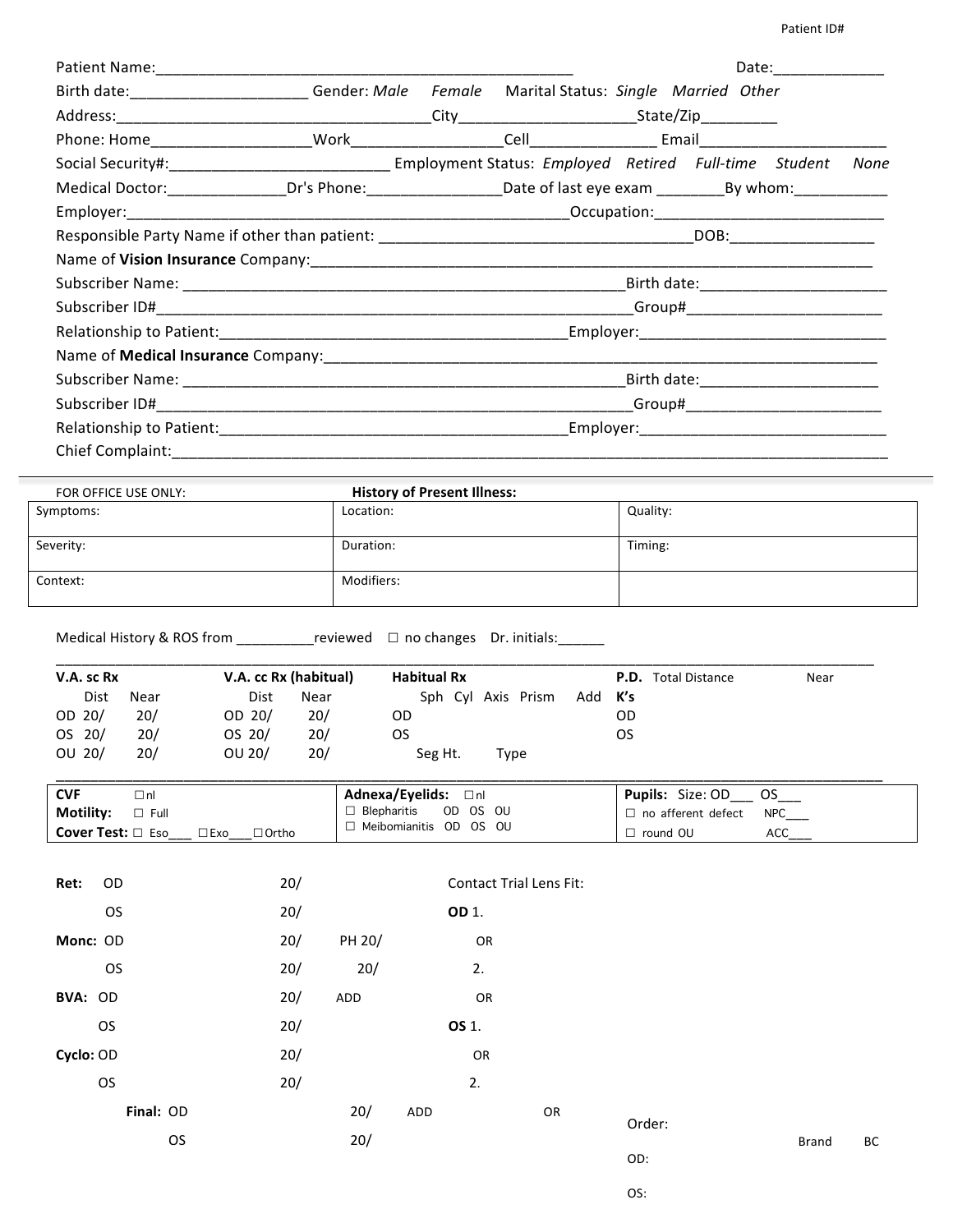## **MEDICAL HISTORY QUESTIONNAIRE**

| <b>MEDICAL HISTORY</b><br>List medications you are taking (including oral contraceptives, aspirin, over the counter<br>medications and home remedies including vitamins) |  |     |     |                                                                                  |     |  |  |  |
|--------------------------------------------------------------------------------------------------------------------------------------------------------------------------|--|-----|-----|----------------------------------------------------------------------------------|-----|--|--|--|
|                                                                                                                                                                          |  |     |     |                                                                                  |     |  |  |  |
| List all major injuries or surgeries and/ or hospitalizations you have had:                                                                                              |  |     |     |                                                                                  |     |  |  |  |
| Have you had any of the following:                                                                                                                                       |  |     |     |                                                                                  |     |  |  |  |
| □ Crossed eyes □ azy eyes □ drooping eyelid □ prominent eyes □ glaucoma                                                                                                  |  |     |     |                                                                                  |     |  |  |  |
|                                                                                                                                                                          |  |     |     | $\Box$ retinal disease $\Box$ cataracts $\Box$ eye infections $\Box$ eye injury  |     |  |  |  |
| Do you wear glasses? $\Box$ yes                                                                                                                                          |  | ⊟no |     |                                                                                  |     |  |  |  |
| Do you wear contact lenses? □yes                                                                                                                                         |  |     |     | □no How old are your current contacts?<br>□no How old are your current contacts? |     |  |  |  |
|                                                                                                                                                                          |  |     |     |                                                                                  | ⊡no |  |  |  |
| Are you pregnant and/ or nursing: $\Box$ yes                                                                                                                             |  |     | ⊡no |                                                                                  |     |  |  |  |

## **FAMILY HISTORY**

Have any of your parents, grandparents, siblings, children; living or deceased had any of the following?

| DISEASE/CONDITION<br><b>Blindness</b> | <b>YES</b><br>σ | <b>NO</b><br>⊓ | ?<br>⊓ | <b>RELATIONSHIP TO YOU</b> |
|---------------------------------------|-----------------|----------------|--------|----------------------------|
| Cataract                              | $\Box$          | Ω              | Π      |                            |
| Crossed eyes                          | $\Box$          | α              | Ω      |                            |
| Glaucoma                              | $\Box$          | Ω              | $\Box$ |                            |
| <b>Macular Degeneration</b>           | $\Box$          | Π              | $\Box$ |                            |
| <b>Thyroid Disease</b>                | $\Box$          | σ              | $\Box$ |                            |
| <b>Retinal Detachment</b>             | $\Box$          | Ω              | Ω      |                            |
| <b>Retinal Disease</b>                | Ω               | Π              | $\Box$ |                            |
| Arthritis                             | $\Box$          | Ω              | $\Box$ |                            |
| Cancer                                | σ               | Ω              | $\Box$ |                            |
| <b>Diabetes</b>                       | $\Box$          | $\Box$         | $\Box$ |                            |
| <b>Heart Disease</b>                  | $\Box$          | $\Box$         | O      |                            |
| High Blood Pressure                   | Ω               | Ω              | Π      |                            |
| Kidney Disease                        | $\Box$          | Π              | ⊓      |                            |
| Lupus                                 | Ω               | Π              | $\Box$ |                            |
| Other:                                |                 |                |        |                            |